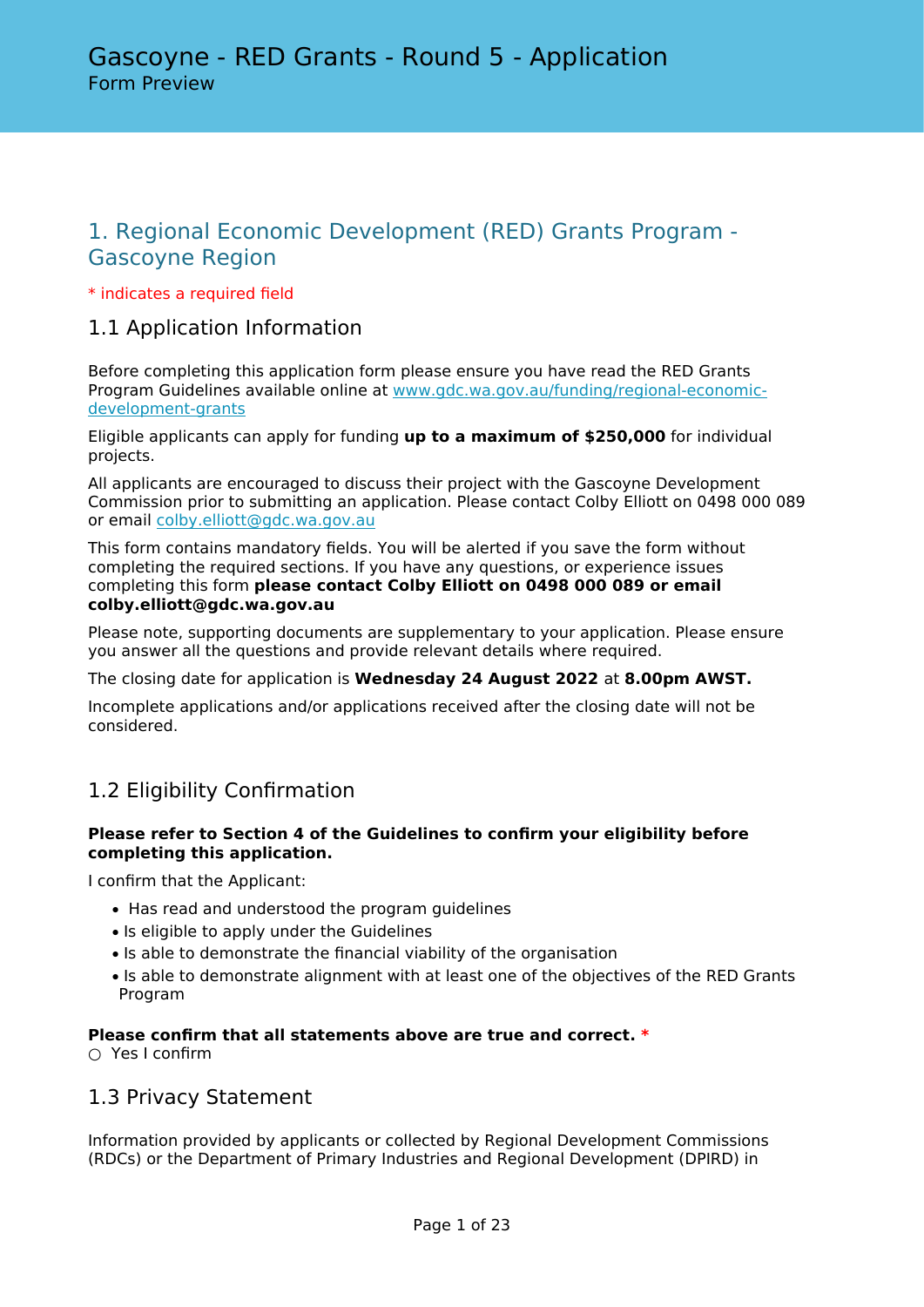relation to an applicant or their application may be used in the administration of the RED Grants Program and in the assessment of this application.

Clarification of other funding sources for your project as stated in your application and project budget may be sought from the relevant funding bodies.

Any information provided (personal, financial or otherwise) will be solely used for the purpose of the RED Grants Program.

RDCs and DPIRD will store personal information collected in this application, supporting documentation and any grant administration, monitoring and evaluation activities in compliance with its obligations under the *Privacy Act 1988* (cth).

RDCs and DPIRD are also subject to the *Freedom of Information Act 1992* and documents in the possession of these agencies are subject to these provisions.

### **I have read and understood the privacy statement and I consent to and authorise such uses and disclosures. \***

○ Yes I confirm

## 1.4 Assessment Process

The assessment criteria outlined in the Guidelines will be used to determine the suitability of applications submitted through this program. Applications will be assessed on a competitive basis and should demonstrate:

- Alignment with one or more of the RED Grants Objectives.
- Alignment with one or more of the Gascoyne Regional Priorities/Themes
- Financial commitment towards the Project.
- Collaboration and partnerships
- Local content outcomes
- Readiness

The application form provides opportunity for applicants to demonstrate how their project meets the requirements listed above and in the Guidelines.

As part of the assessment process, applications may be subject to a due diligence process to determine organisational capacity, governance and financial management.

Applicants should note that the assessment and decision making process could take up to six (6) months to complete and this time frame should be considered when submitting your application. **Please refer to Section 6 of the Guidelines for more information.**

The Gascoyne Development Commission reserves the right to request additional information at any time to clarify aspects of your application.

## 1.5 Funding Conditions

Should your application be successful, you will be required to enter into a Grant Agreement outlining the conditions of the grant.

All projects must be approved and a Grant Agreement executed prior to project commencement. **No retrospective payments will be made**.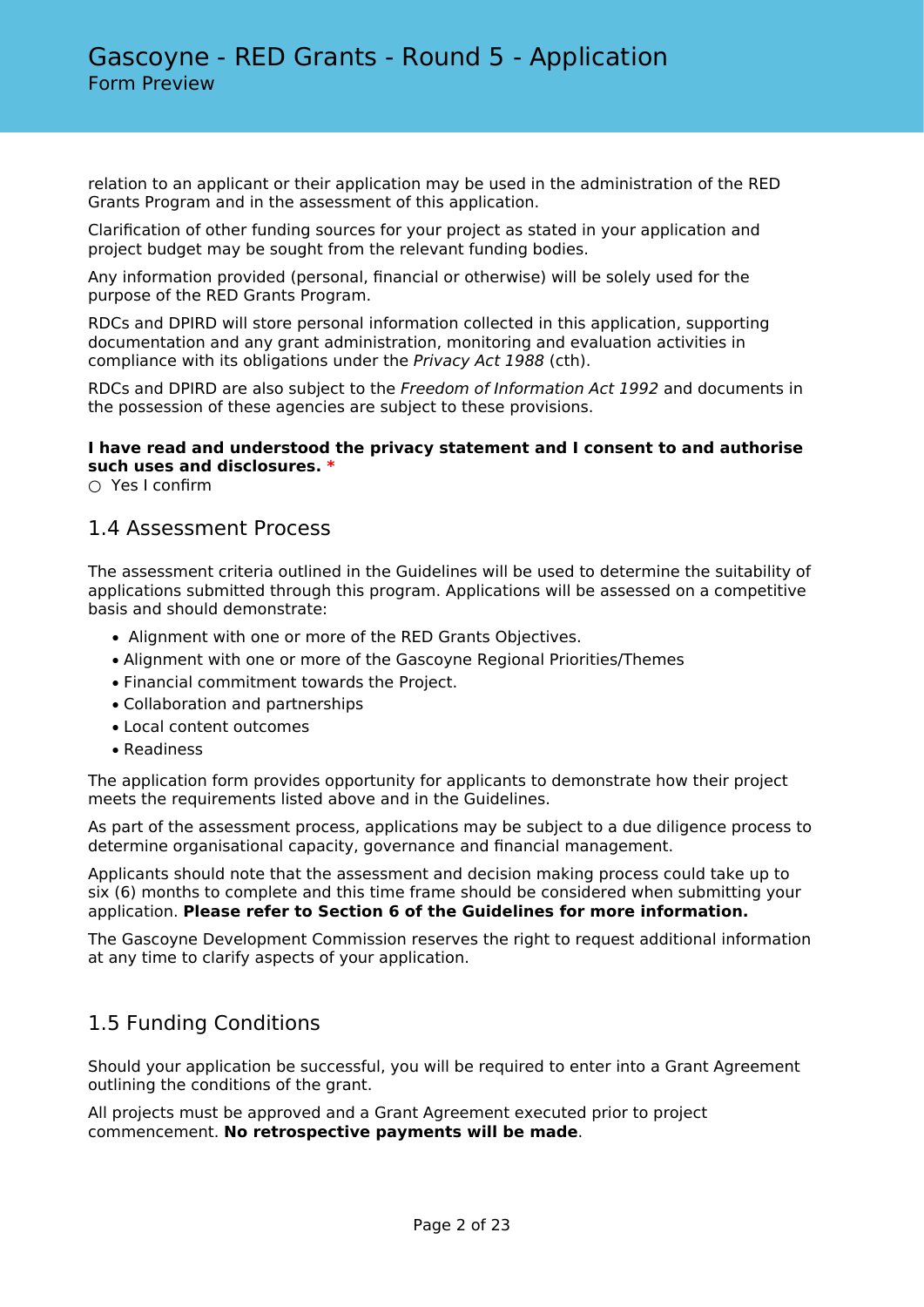As a condition of funding, all grant recipients are required to provide a detailed Final Report (Acquittal) within 12 weeks of project completion. For projects receiving funding of more than \$50,000 the final report is to be audited by an independent auditor.

Only GST registered recipients will have GST added to the grant payment.

# 2 Contact Details

- \* indicates a required field
- 2.1 Organisation Details

### **Name of Organisation (Legal Entity) \***

Organisation Name

### **Applicant organisation ABN \***

The ABN provided will be used to look up the following information. Click Lookup above to check that you have entered the ABN correctly.

| Information from the Australian Business Register |                  |
|---------------------------------------------------|------------------|
| <b>ABN</b>                                        |                  |
| Entity name                                       |                  |
| <b>ABN status</b>                                 |                  |
| Entity type                                       |                  |
| Goods & Services Tax (GST)                        |                  |
| <b>DGR Endorsed</b>                               |                  |
| ATO Charity Type                                  | More information |
| <b>ACNC Registration</b>                          |                  |
| <b>Tax Concessions</b>                            |                  |
| Main business location                            |                  |
|                                                   |                  |

Must be an ABN.

### **Applicant organisation ACN (if applicable)**

Must be a number.

### **Trading name**

Trading name ie name that will be referred to for the delivery of the project (if different to Legal Entity Name above)

#### **Primary Street Address \*** Address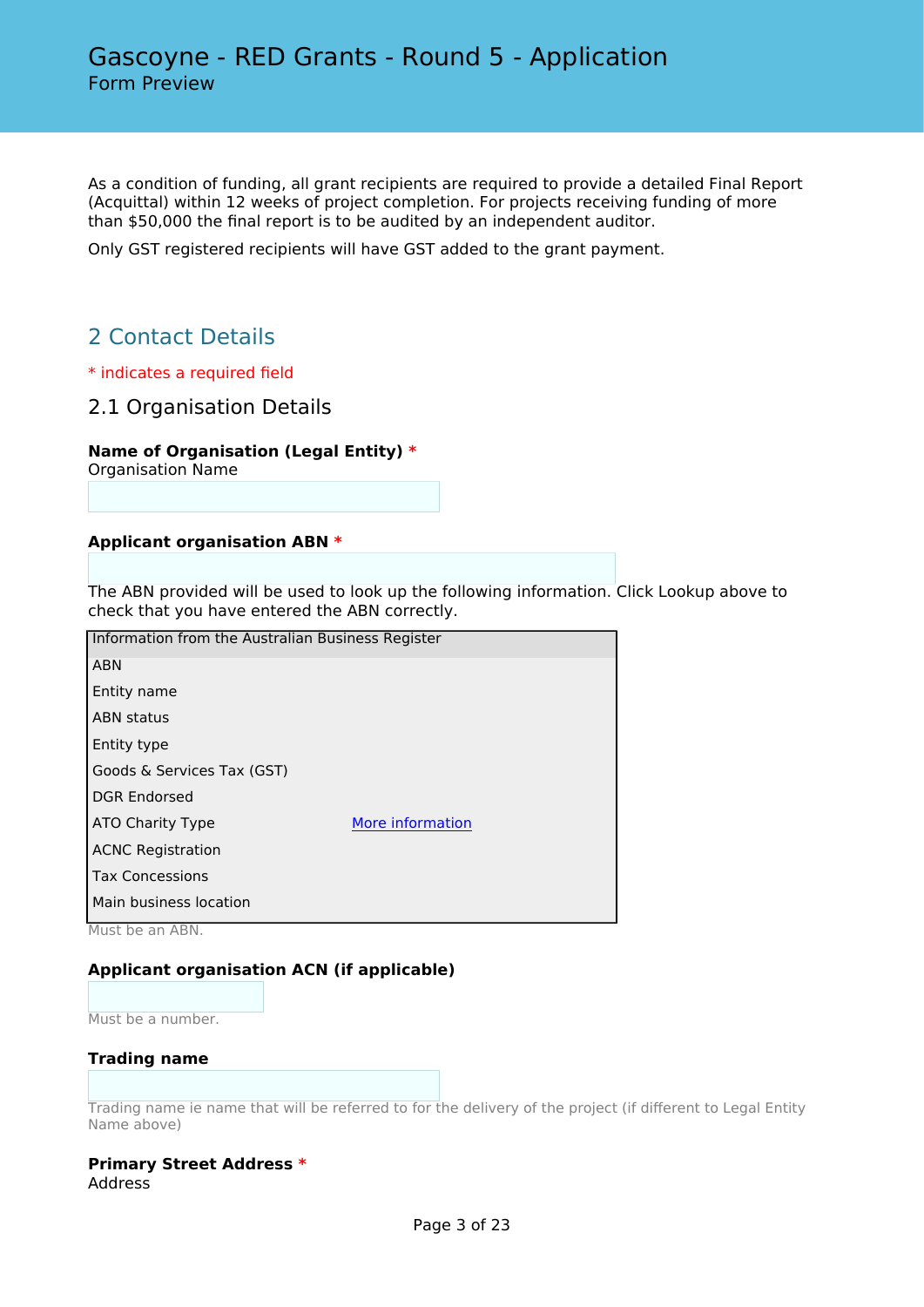

## **Postal Address (if applicable)**

Address

**Authorising Officer \*** First Name Last Name

The person who has the legal authority to sign the Grant Agreement if this application is successful

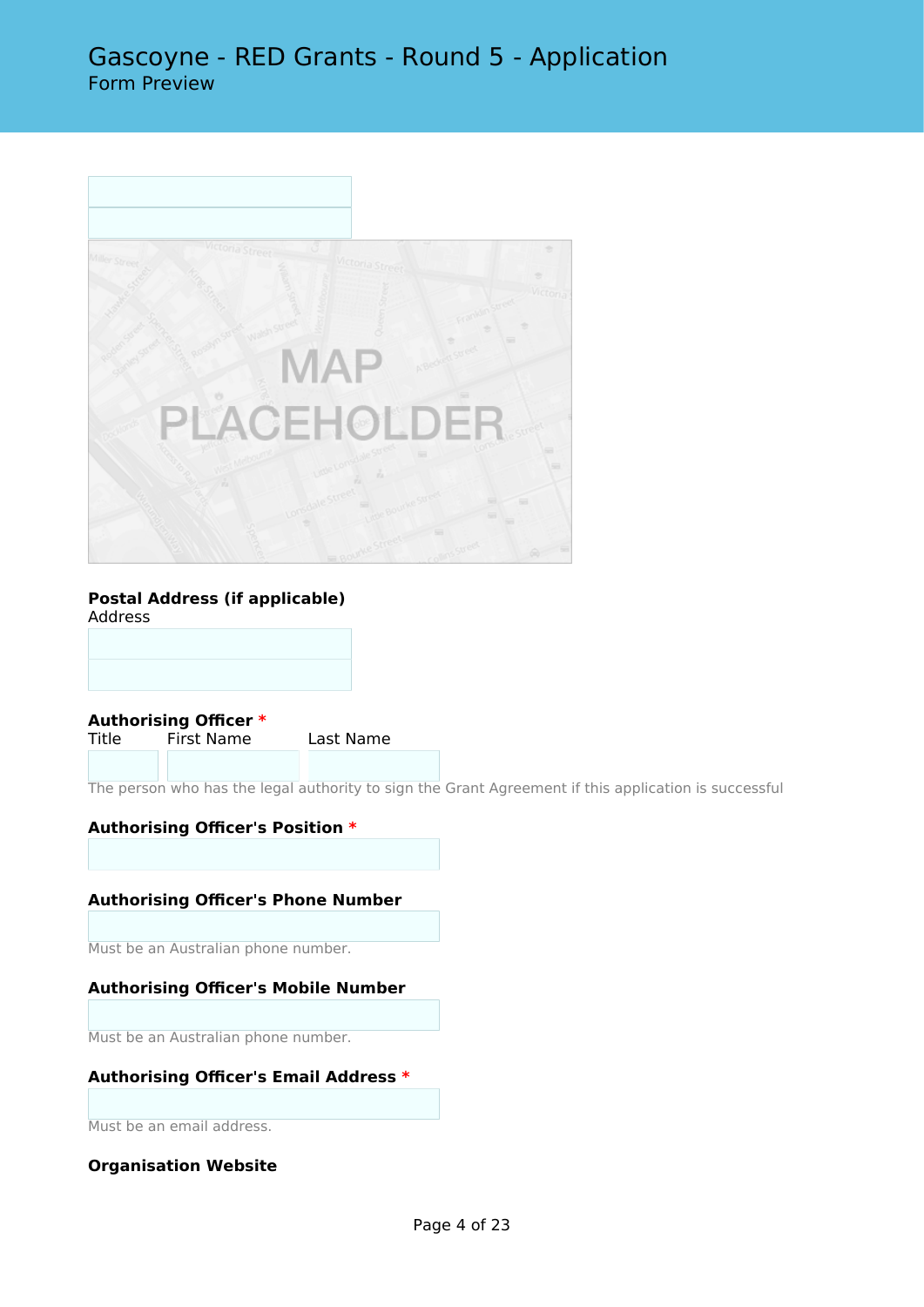Must be a URL.

**Provide a brief description of the nature of your business and include any information that describes the activities that are currently undertaken \***

**For a business/company/partnership, please provide names of all partners/ directors/senior management of the business**

**Is your entity a Trust? \***  $\bigcirc$  Yes  $\bigcirc$  No Trustees can only receive and administer grant funding if empowered to do so by the Trust Deed.

### **Upload Trust Deed \***

Attach a file:

Trustees MUST submit a copy of their executed Trust Deed to be eligible.

## 2.2 Project Contact Details

|       | Contact Person's Name * |           |
|-------|-------------------------|-----------|
| Title | First Name              | Last Name |
|       |                         |           |

**Contact Person's Position \***

### **Contact Person's Phone Number**

(08)

Must be an Australian phone number. Include area code Eg (08)

### **Contact Person's Mobile Number**

Must be an Australian phone number.

### **Contact Person's Email Address \***

Must be an email address.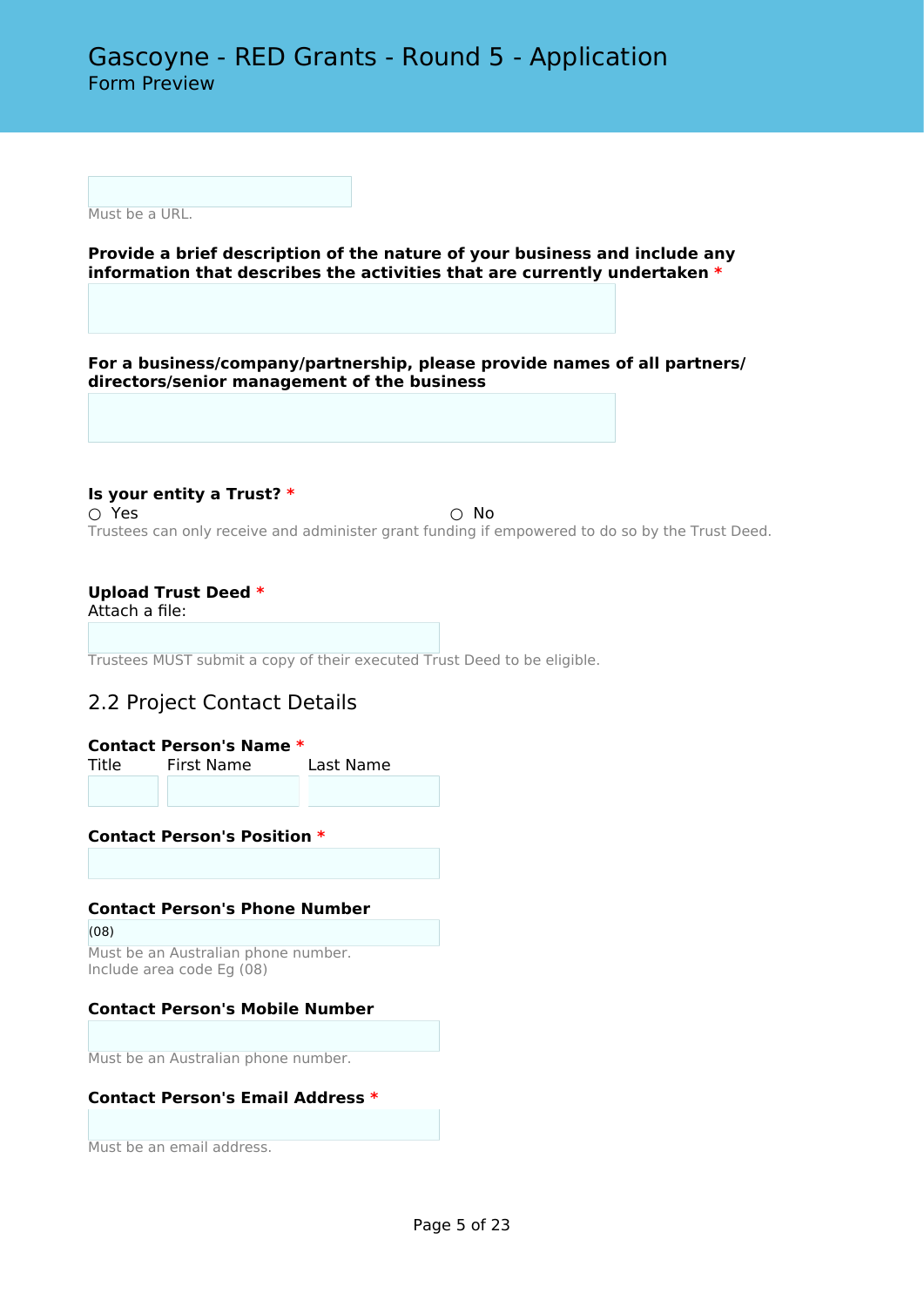#### **Is your organisation being Auspiced? \***

 $\bigcirc$  Yes  $\bigcirc$  No If your organisation is unincorporated your application must be auspiced by another organisation that is registered as a legal entity.

# 2.3 Complete only if your organisation is being Auspiced

Please ensure approval is obtained from the nominated auspice organisation prior to completing this section.

### **Name of Auspicing Organisation \***

Organisation Name

Organisation name

### **Auspice Organisation's Postal Address \***

Address

Address Line 1, Suburb/Town, State/Province, and Postcode are required.

### **Auspice Organisation's Website**

Must be a URL.

# **Auspicing Organisation's Contact Person \***

Title First Name Last Name

## **Auspicing Organisation's Contact Person's Position \***

### **Auspicing Organisation's Contact Person's Phone Number**

Must be an Australian phone number. Include area code. Eg (08)

### **Auspicing Organisation's Contact Person's Email Address**

Must be an email address.

#### **Authority from Auspicing Organisation \*** Attach a file:

Please attach letter from the auspicing organisation confirming agreement to auspice. This must be signed by an authorised person (eg. CEO, Chairperson).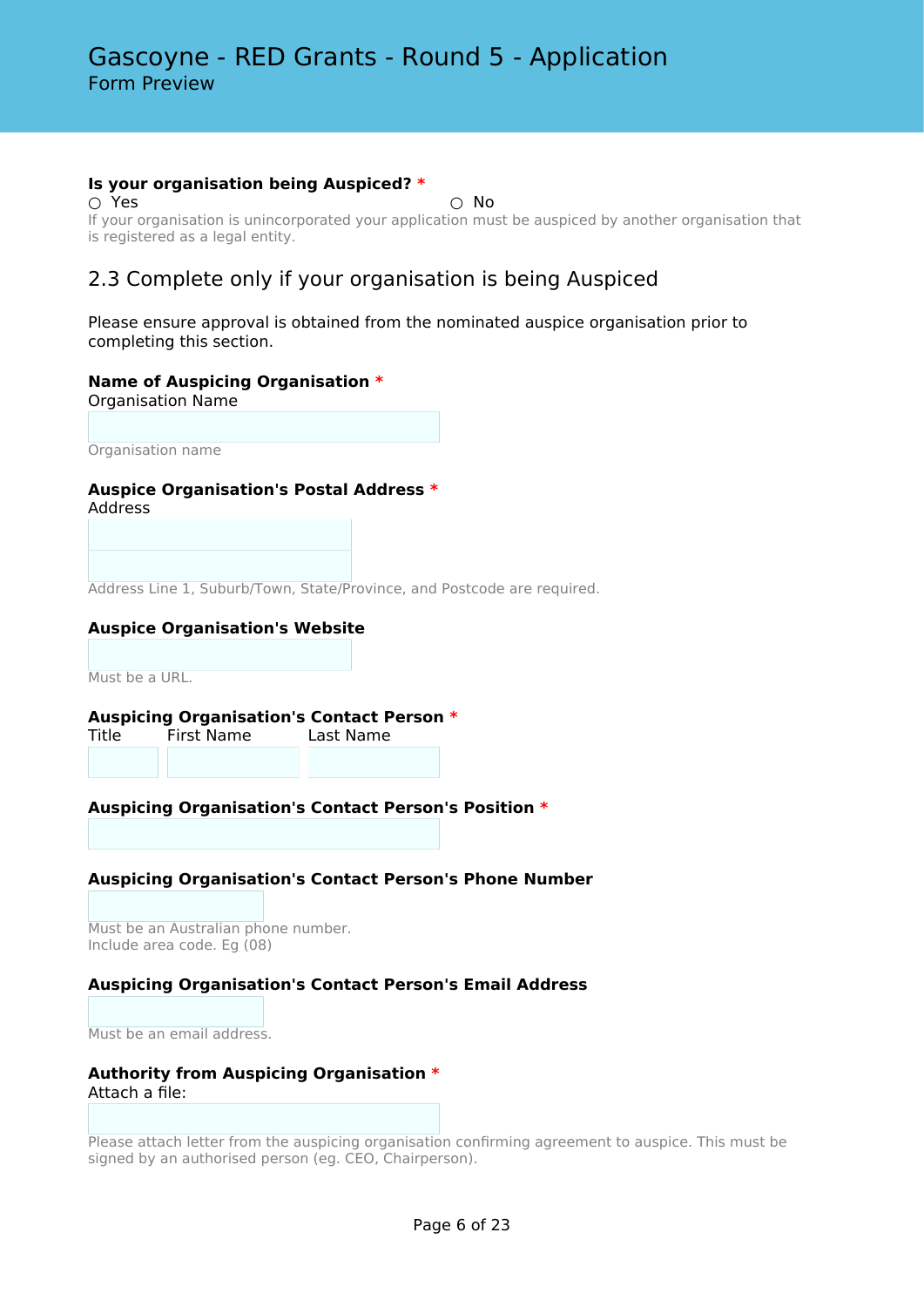### **Auspice Organisation's ABN \***

The ABN provided will be used to look up the following information. Click Lookup above to check that you have entered the ABN correctly.

| Information from the Australian Business Register |                  |
|---------------------------------------------------|------------------|
| <b>ABN</b>                                        |                  |
| Entity name                                       |                  |
| <b>ABN</b> status                                 |                  |
| Entity type                                       |                  |
| Goods & Services Tax (GST)                        |                  |
| <b>DGR Endorsed</b>                               |                  |
| ATO Charity Type                                  | More information |
| <b>ACNC Registration</b>                          |                  |
| <b>Tax Concessions</b>                            |                  |
| Main business location                            |                  |

Must be an ABN.

### **Auspice Organisation's ACN (if applicable)**

Must be a number.

# 3 Project Information

### \* indicates a required field

## 3.1 Project Details

### **Project Title \***

Note the title of the project provided in your application may be used for public announcements/media statements if successful

### **Project Description (Overview) \***

Provide a short description (100 words recommended) of your project - what are you out to do?

#### **Upload more detailed project information (optional)** Attach a file:

Upload a detailed description of the project. For example, Business Plan, Project Plan, Business Case, etc.

### **Estimated Project Start Date \***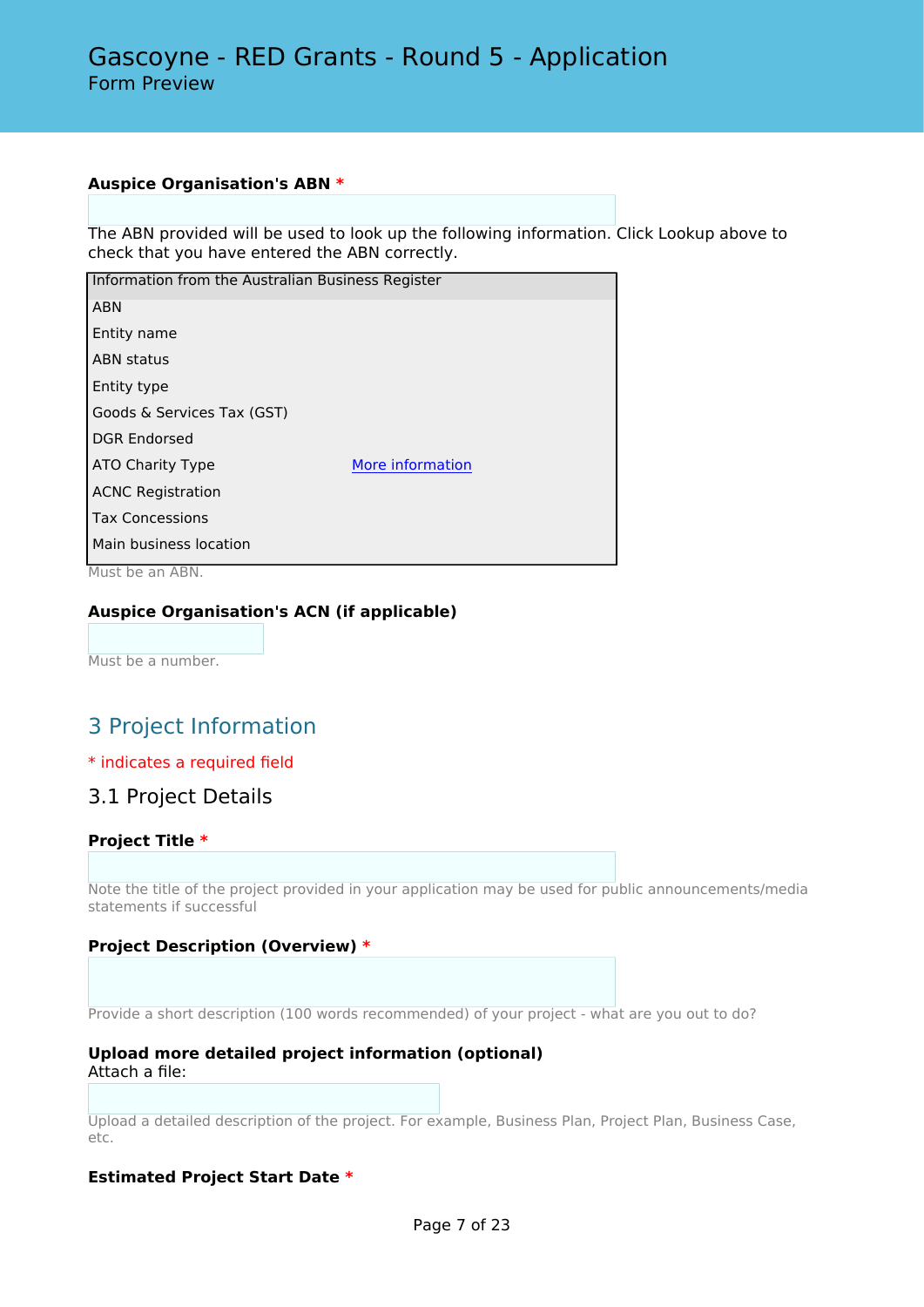Must be a date.

### **Estimated Project Completion Date \***

Must be a date.

The following Budget totals and % Cash Co-contribution **AUTO CALCULATE** from the Project Budget and Leverage Funding table in Section 6.1

### **Total Project Budget Cost (Cash)**

\$ This field is AUTO CALCULATED from Section 6.1 Project Budget and Leveraged Funding section.

### **Funding requested from RED Grant (Exc GST)**

\$

\$

This field is AUTO CALCULATED from Section 6.1 Project Budget and Leveraged Funding section.

### **Applicant's co-contribution (Cash)**

\$ This field is AUTO CALCULATED from Section 6.1 Project Budget and Leveraged Funding section.

### **Funding from Other Sources**

This field is AUTO CALCULATED from Section 6.1 Project Budget and Leveraged Funding section.

### **Which Local Government Area(s) will your project be delivered in?**

☐ Carnarvon, Shire of ☐ Shark Bay, Shire of

□ Upper Gascoyne, Shire of

### **What is the industry category based on the activity of the Applicant organisation?**

What is the industry activity of the Recipient?

# 4 Alignment with RED Grants Objectives (Economic Growth and Development Outcomes)

### \* indicates a required field

### Project outcomes

### **Your project must meet one or more of the RED Grants objectives outlined in the Guidelines.**

Describe what is expected to be achieved and the benefits and/or outcomes of the project against the Objectives most relevant to your project.

*Outcomes refer to the intended economic impact that is expected as a result of delivering the Project with the Grant funding – the expected outcomes provided should be realistic as*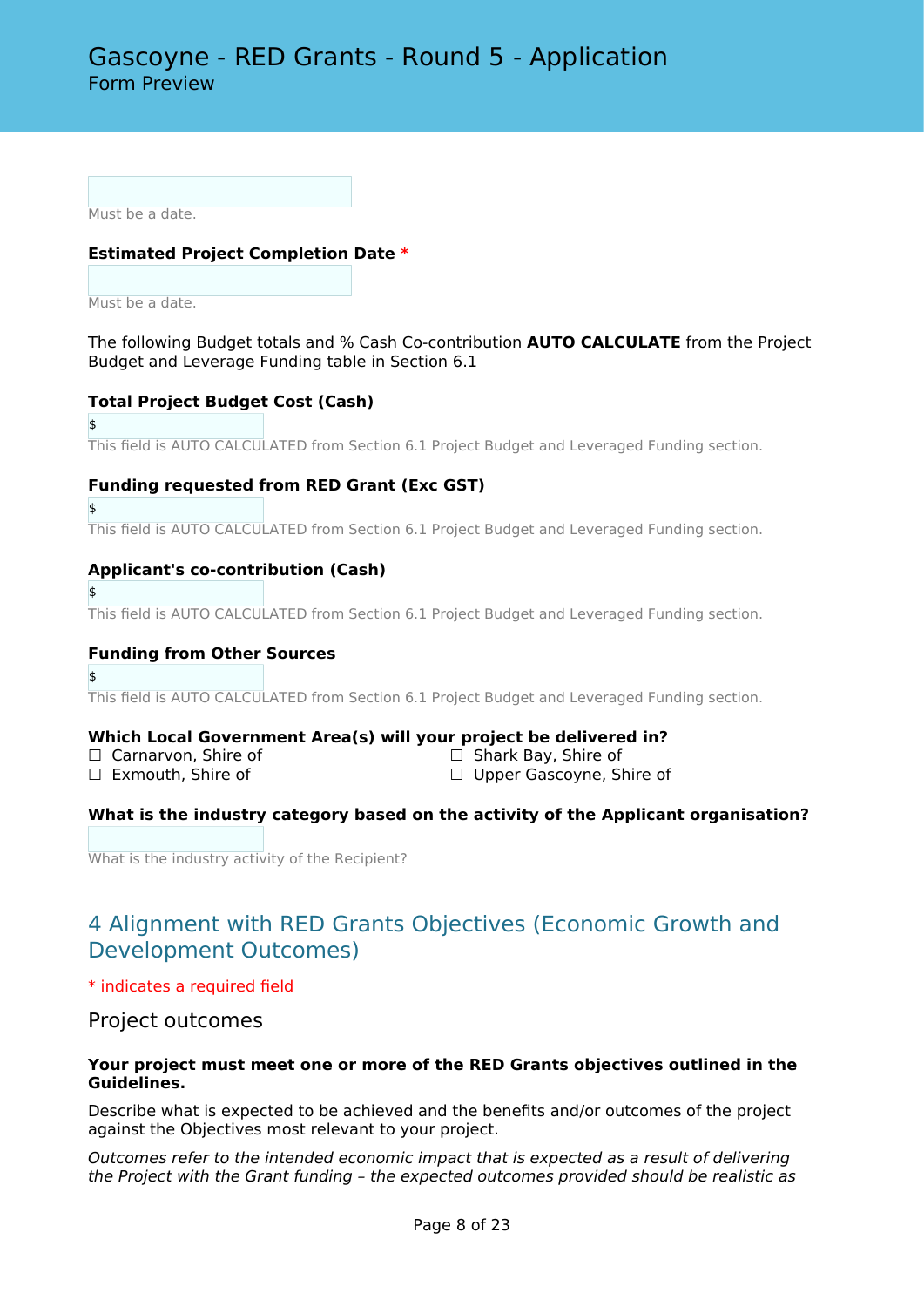*you will be expected to report against these under a Grant Agreement and acquittal of the project if successful.*

### **Please indicate which RED Objectives are most applicable to your project: \***

- □ 1. Sustainable jobs
- $\Box$  2. Expanding or diversifying industry
- $\Box$  3. Developing skills or capabilities
- $\Box$  4. Attracting new investment in the region
- ☐ 5. Increasing Productivity

Applicants are encouraged to select the objectives most applicable to the project. Please provide detailed descriptions in the corresponding fields below.

# 4.1. Sustainable jobs

### **How will the project sustain jobs (direct and indirect) as a result of the grant?**

Note: 'Direct employment' is the term used for the workers employed by the project. 'Indirect employment' refers to job creation and business growth in the local economy as a result of demand created by the project.

# Please complete the below fields to indicate the Direct Employment outcomes expected as a result of the project.

- **Timeframe** Example: 12 months, ongoing
- **Target** Example: 3
- **Measure** Example: people employed, contractors engaged, etc.

| <b>Expected Outcome Timeframe</b> |                  | Target         | Measure          |  |
|-----------------------------------|------------------|----------------|------------------|--|
| 1 Full Time (direct - during      |                  |                |                  |  |
| project)                          | Number of Months | Number of Jobs | How will this be |  |
| This question is read<br>only.    |                  |                | measured?        |  |
|                                   |                  |                |                  |  |
| 2 Full Time (direct - after       | Number of Months | Number of Jobs | How will this be |  |
| the project)                      |                  |                | measured?        |  |
| This question is read             |                  |                |                  |  |
| only.                             | Number of Months | Number of Jobs |                  |  |
|                                   |                  |                | How will this be |  |
| 3 Part Time (direct - during      |                  |                | measured?        |  |
| the project                       | Number of Months | Number of Jobs |                  |  |
| This question is read             |                  |                |                  |  |
| only.                             |                  |                | How will this be |  |
|                                   | Number of Months | Number of Jobs | measured?        |  |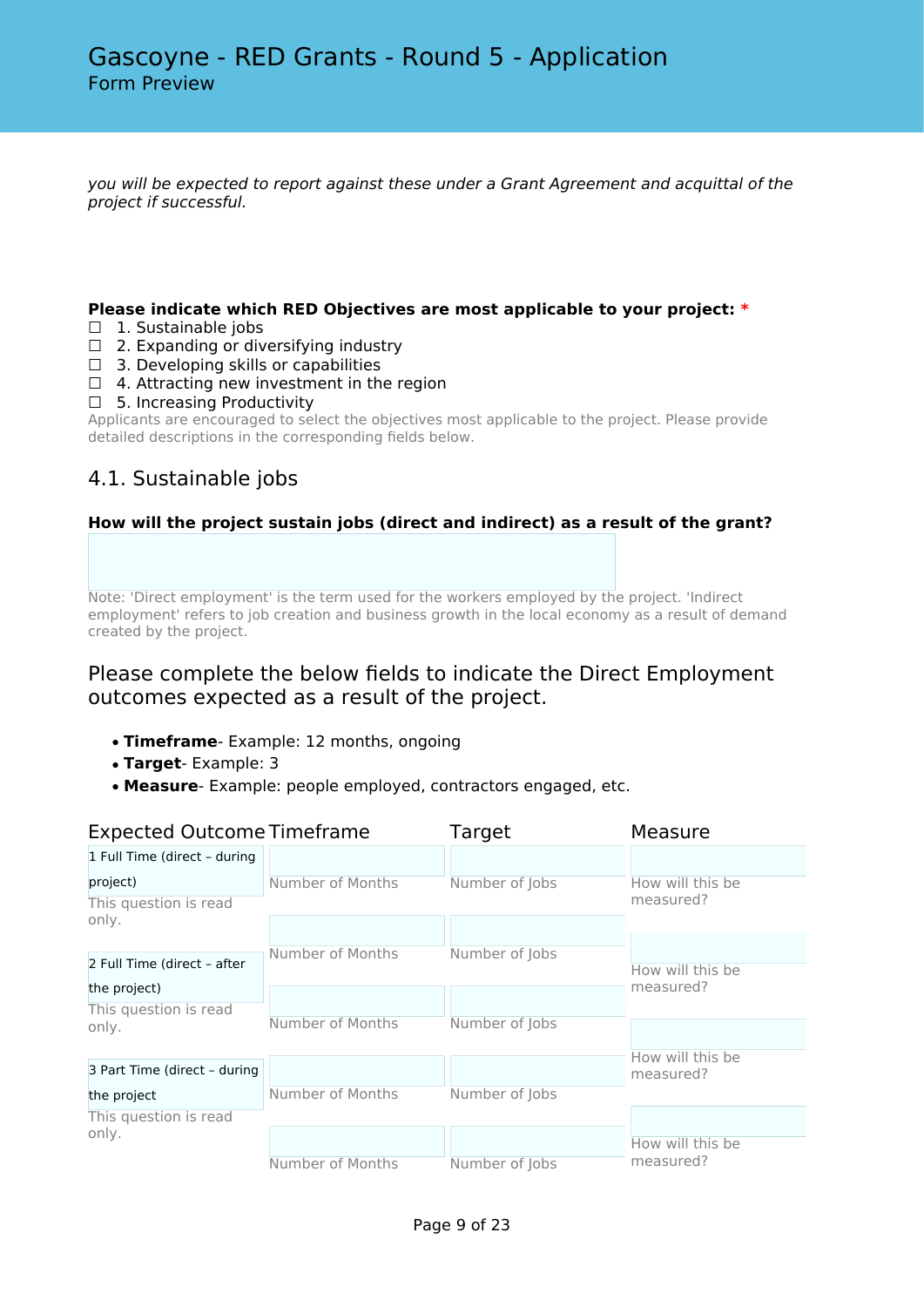# Gascoyne - RED Grants - Round 5 - Application Form Preview

| 4 Part Time (direct - after   |                  |                |                  |
|-------------------------------|------------------|----------------|------------------|
| the project)                  | Number of Months | Number of Jobs | How will this be |
| This question is read         |                  |                | measured?        |
| only.                         |                  |                |                  |
|                               | Number of Months | Number of Jobs |                  |
| 5 Casual (direct - during     |                  |                | How will this be |
| the Project)                  |                  |                | measured?        |
| This question is read         |                  |                |                  |
| only.                         | Number of Months | Number of Jobs |                  |
|                               |                  |                | How will this be |
| 6 Casual (direct - after the  |                  |                | measured?        |
| project)                      |                  |                |                  |
| This question is read         |                  |                |                  |
| only.                         |                  |                | How will this be |
|                               |                  |                | measured?        |
| 7 Trainee (direct - during    |                  |                |                  |
| the project)                  |                  |                |                  |
| This question is read         |                  |                |                  |
| only.                         |                  |                |                  |
|                               |                  |                |                  |
| 8 Trainee (direct - after the |                  |                |                  |
| project)                      |                  |                |                  |
| This question is read         |                  |                |                  |
| only.                         |                  |                |                  |
|                               |                  |                |                  |

# 4.2. Expanding or diversifying industry

**Which industry will benefit from the project and how will it increase the current value of that industry to the regional economy?**

- **Expected outcome** Example: new processing facility introduced
- **Timeframe** Example: upon project completion, within first 12 months
- **Measure** Example: new equipment commissioned, new market/s secured
- **Target** Example: 2 new clients taking 500 tonnes of product pa, 1000 tonnes product sourced from the region

| <b>Expected Outcome Timeframe</b> | Measure | Target |
|-----------------------------------|---------|--------|
|                                   |         |        |
|                                   |         |        |
|                                   |         |        |
|                                   |         |        |
|                                   |         |        |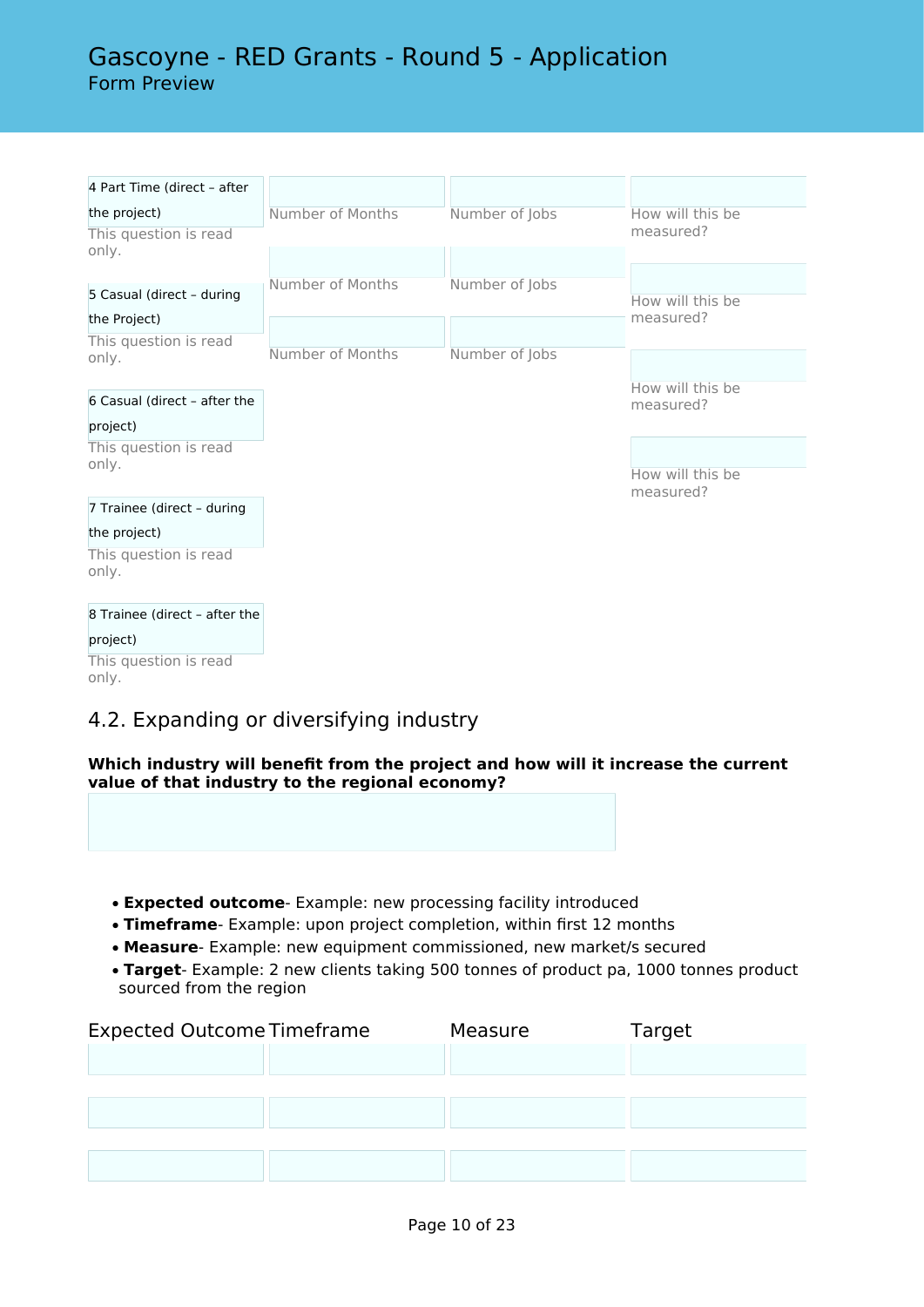# 4.3. Developing skills or capabilities

**What core skills or capabilities will be developed, and how will this address regional gaps and be applied to generate jobs and growth?**

- **Expected outcome** Example: skills training and job matching provided to 100 participants
- **Timeframe** Example: for the duration of the project
- **Measure** Example: Number of program participants, number of jobs secured
- **Target** Example: 80% of participants secure jobs within first 12 months

| Expected outcome Time frame | Measure | Target |
|-----------------------------|---------|--------|
|                             |         |        |
|                             |         |        |
|                             |         |        |
|                             |         |        |
|                             |         |        |
|                             |         |        |
|                             |         |        |

## 4.4 Attracting new investment in the region

**How will the project unlock future investment in the organisation, industry or region? What is the source of this investment and likelihood it will be secured?**

• **Expected outcome**- Example: unlock new markets worth \$5 million pa, create new supply chains

- **Timeframe** Example: within 12 months of project completion
- **Measure** Example: \$value of new supply contracts
- **Target** Example: \$5 million increase in industry value from x to y

| <b>Expected Outcome Timeframe</b> | Measure | Target |
|-----------------------------------|---------|--------|
|                                   |         |        |
|                                   |         |        |
|                                   |         |        |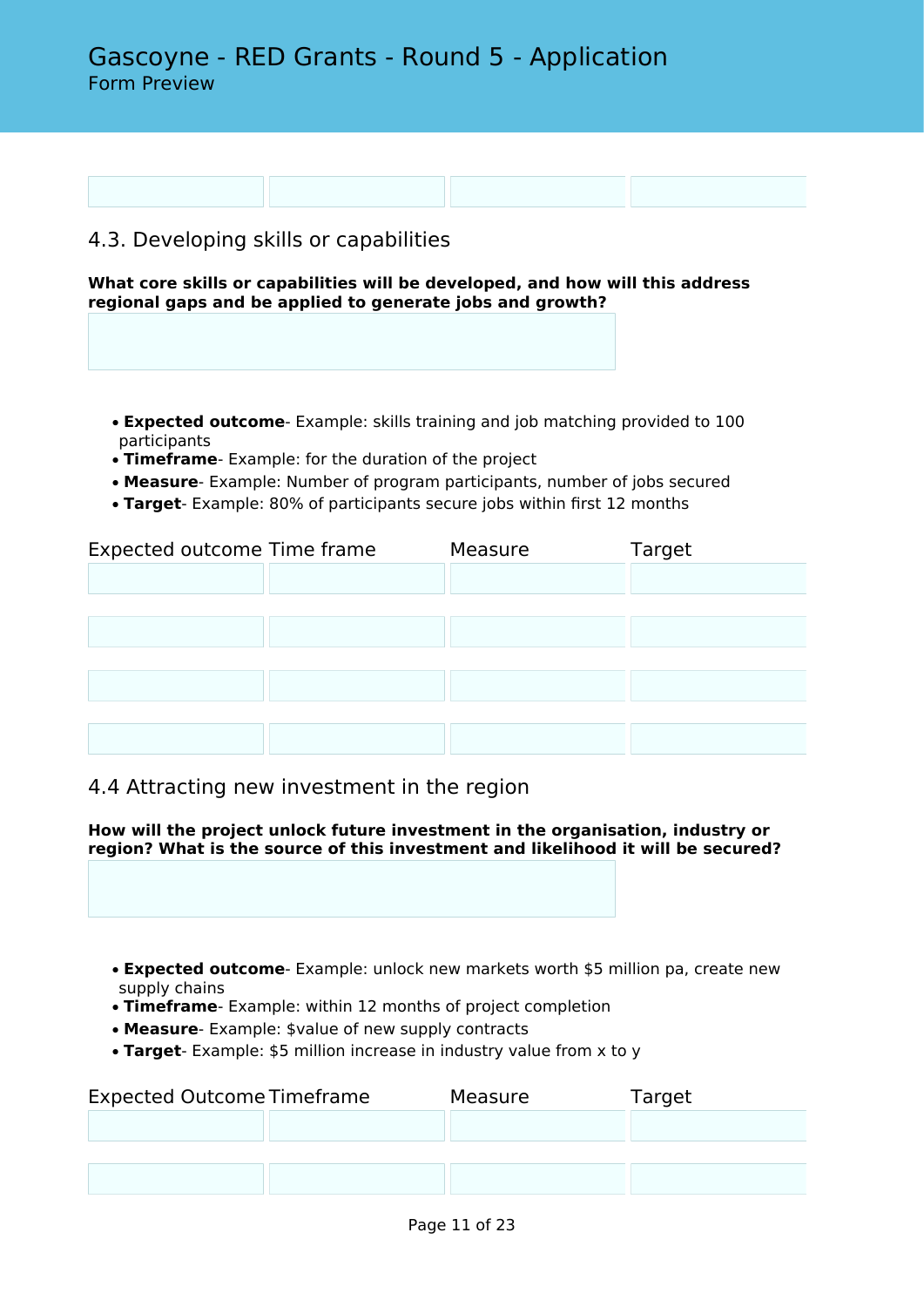# Gascoyne - RED Grants - Round 5 - Application Form Preview



# 4.5 Increasing Productivity

**What will the impact on the productivity or performance of the applicant's business or organisation from the Grant?**

- **Expected outcome** Example: 5% increase in production
- **Timeframe** Example: upon commissioning of new equipment
- **Measure** Example: output, sales figures
- **Target** Example: 5% increase from x to y

| <b>Expected Outcome Timeframe</b> | Measure | Target |
|-----------------------------------|---------|--------|
|                                   |         |        |
|                                   |         |        |
|                                   |         |        |
|                                   |         |        |
|                                   |         |        |
|                                   |         |        |
|                                   |         |        |

# 5 Alignment with Regional Priorities

### \* indicates a required field

## 5.1 Gascoyne Regional Priorities

The Gascoyne Development Commission Board has endorsed the following regional priorities/themes as part of its strategic plan. Projects that demonstrate alignment with the region's priorities will attract a higher weighting in the assessment process.

Please indicate which of the following Gascoyne regional priorities/themes are MOST applicable to your project.

□ Aboriginal economic development  $\Box$  Growing primary production

innovation □ Tourism

☐ Vibrant communities and ☐ Workforce development and accommodation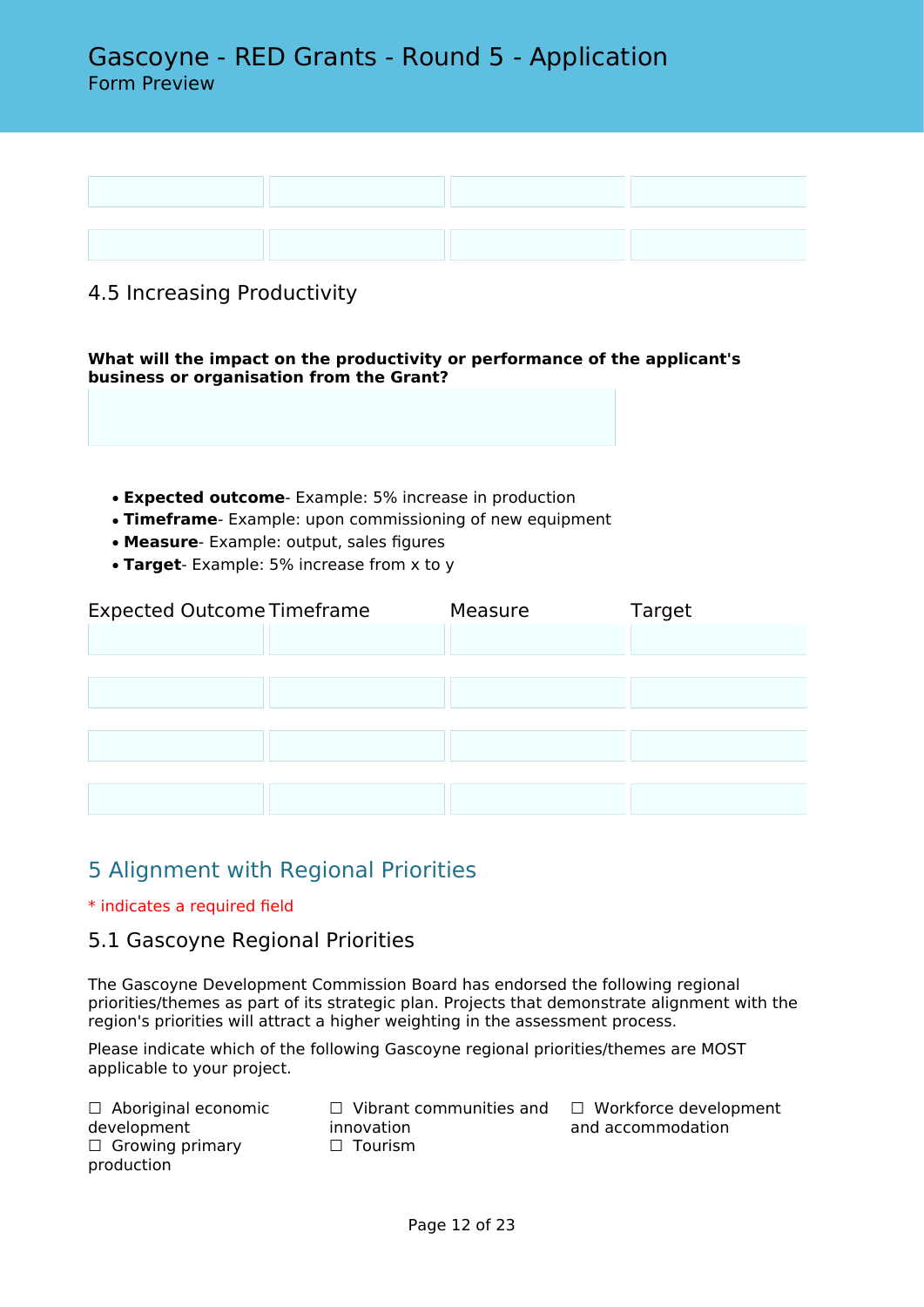### **How does the project align with the Gascoyne Regional Priorities or Themes? \***

Word count:

**How does the project meet industry demand or identified need in the Gascoyne region?**

How does the project benefit the broader community/industry?

# 6 Project Budget, Cash Co-contribution and Leveraged funding

### \* indicates a required field

## Financial Audit

For projects requesting more than \$50,000 RED funding, audit costs must be included in the budget table.

The Financial Audit must be independent of the Grantee and undertaken by a member of the Institute of Chartered Accountants in Australia, the Australian Society of Certified Practicing Accountants or the National Institute of Accountants.

## 6.1 Project Cash

#### **Details of project items to be funded through CASH contributions. Applicants MUST refer to Section 4 of the Guidelines to confirm items or activities that are not eligible for RED funding before completing this section.**

Please attach quotes for all budget line items to justify funding requests. If funding has been secured from other sources please attach written evidence.

Note: Please enter whole dollars only.

| <b>Project</b><br><b>Items</b>               | <b>RED</b><br>Grant<br><b>Funds</b><br>(ex GST)<br>A | <b>ApplicantOther</b><br>requeste $GST$ ) B (ex GST) source/s is the |                                | <b>Name</b><br>Contribut Form ding of other Type<br><b>Cash (ex Source/s funding (where</b> | <b>Entity</b><br>money<br>being<br>sourced<br>from?)                                            | <b>Other</b><br>funding<br>status | <b>Date</b><br>expected<br><b>on</b><br>requested<br>funds | Quote<br>decision Attached |
|----------------------------------------------|------------------------------------------------------|----------------------------------------------------------------------|--------------------------------|---------------------------------------------------------------------------------------------|-------------------------------------------------------------------------------------------------|-----------------------------------|------------------------------------------------------------|----------------------------|
| Include<br>Audit<br>Costs (if<br>applicable) | Must be<br>a dollar<br>lamount.                      | Must be<br>a dollar<br>lamount.                                      | Must be<br>a dollar<br>amount. |                                                                                             | <b>Best</b><br>describes<br>the<br>predominant<br>business<br>activity<br>of the<br>contributor |                                   | Must be a<br>date.                                         |                            |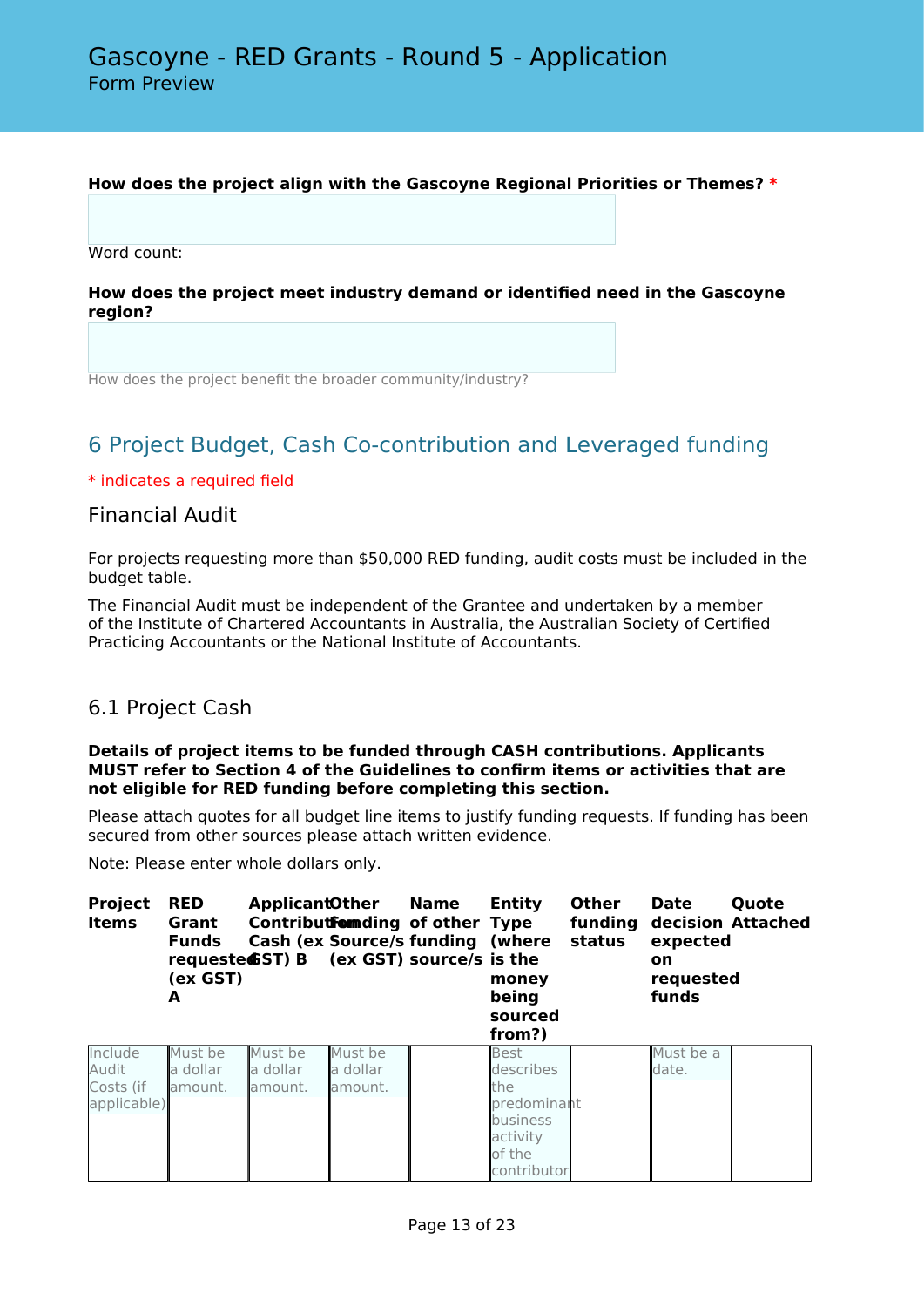# 6.2 Total Project Budget

This section is **AUTO CALCULATED** from the above table and amounts will be transposed to Section 3.1.

| <b>Total of RED Grant Funds</b>      | <b>Total of Own Organisation (ex</b> | Total of Other Source/s (ex GST) CTOTAL (A+B+C) |                                      |  |
|--------------------------------------|--------------------------------------|-------------------------------------------------|--------------------------------------|--|
| requested (ex GST) A                 | GST) B                               |                                                 |                                      |  |
| \$                                   |                                      |                                                 |                                      |  |
| This number/amount is<br>calculated. | This number/amount is<br>calculated. | This number/amount is<br>calculated.            | This number/amount is<br>calculated. |  |

# Quotes and Other Funding

Attach quotes and written evidence of secured funding from other sources.

### Attach a file:

### **How will your co-contribution be funded?**

Note: This does not include State funding. Please describe whether the project will be self-funded from cash reserves, external investment either as equity or debt, bank loan or other from of debt financing.

## 6.3 Cash Flow

Cash flow requirements for project items should the project cover multiple financial years. Cash flow **MUST** match Total Project Cost in the table above.

| <b>Project Items</b> | <b>First Payment</b><br>2022/23 (ex GST) | <b>Second Payment</b><br>2023/24 (ex GST)                                  | <b>TOTAL</b> |  |
|----------------------|------------------------------------------|----------------------------------------------------------------------------|--------------|--|
|                      |                                          | Must be a dollar amount. Must be a dollar amount. Must be a dollar amount. |              |  |
|                      |                                          |                                                                            |              |  |
|                      |                                          |                                                                            |              |  |
| <b>TOTAL</b>         |                                          |                                                                            |              |  |

## 6.4 In-kind Contribution (non-cash)

## **In Kind Contribution Details**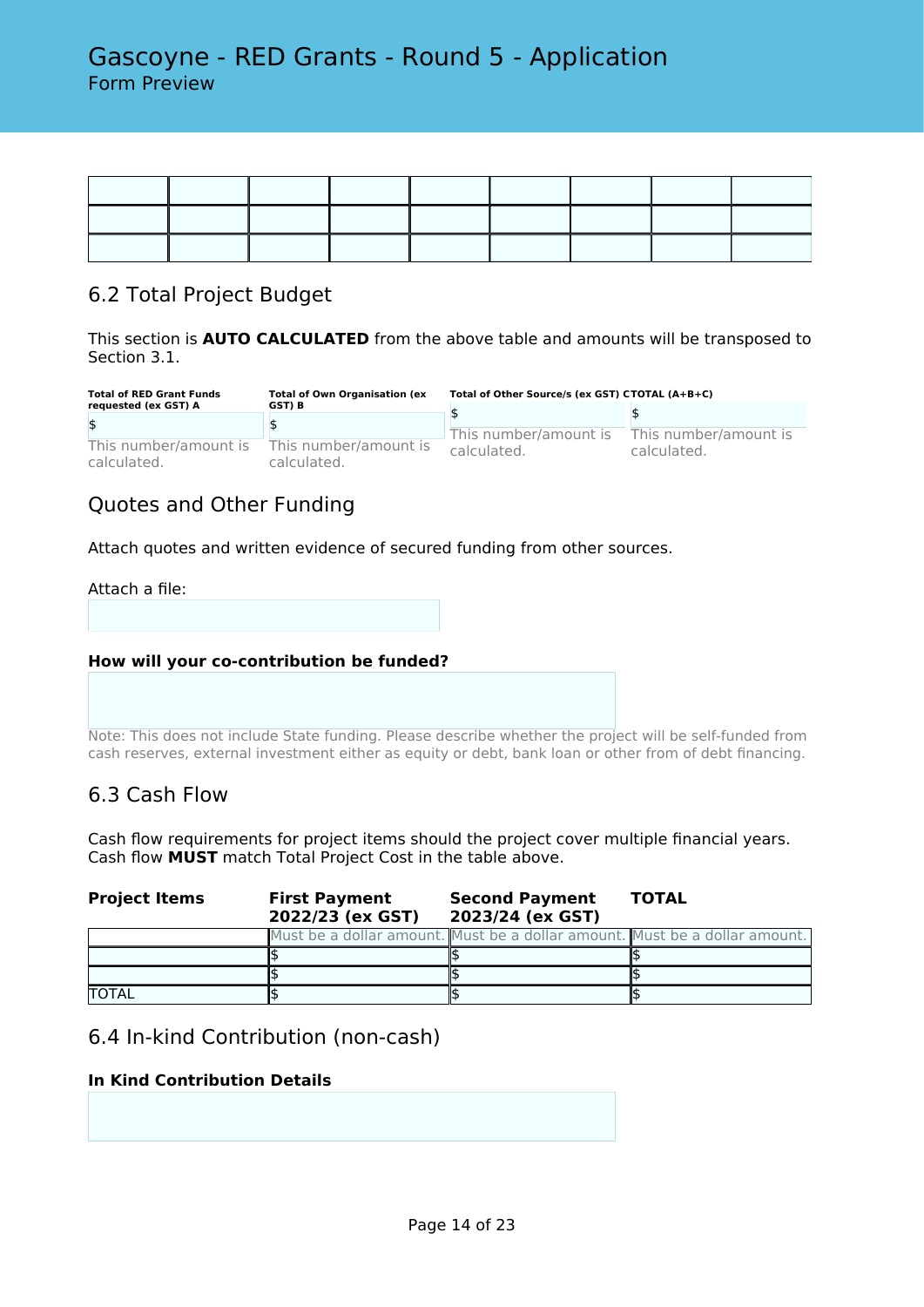| <b>Project item/s</b> | Name of in-kind source | <b>Estimated value</b>   |
|-----------------------|------------------------|--------------------------|
|                       |                        | Must be a dollar amount. |
|                       |                        |                          |
|                       |                        |                          |
|                       |                        |                          |

# 6.5 Other RED Funding

### **Are you applying for RED Grant funding from more than one Regional Development Commission for this project? \***

 $\bigcirc$  Yes  $\bigcirc$  No

If yes, please advise which Commission/s and the amount being requested in each region. Please also outline if the purpose of the funding is different across multiple regions.

| Date of<br><b>Application</b> | <b>Purpose of</b><br>funding | Amount                      | <b>RDC Region</b> | <b>RDC Contact</b><br><b>Person</b> |
|-------------------------------|------------------------------|-----------------------------|-------------------|-------------------------------------|
| Must be a date.               |                              | Must be a dollar<br>amount. |                   |                                     |
|                               |                              |                             |                   |                                     |
|                               |                              |                             |                   |                                     |
|                               |                              |                             |                   |                                     |

# 6.6 Other Funding Programs

## **Has your organisation applied for, or been approved for funding for this project from any other State Government program? \***

 $\overline{O}$  Yes  $\overline{O}$  No If yes, please provide details including the amount requested and the funding status.

| Date of<br><b>Application</b> | Approved /<br><b>Pending</b> | <b>Purpose of</b><br><b>Funding</b> | <b>Amount</b>                | Name of<br>Program | <b>Contact</b><br><b>Person</b> |
|-------------------------------|------------------------------|-------------------------------------|------------------------------|--------------------|---------------------------------|
| Must be a date.               |                              |                                     | Must be a dollar<br>lamount. |                    |                                 |
|                               |                              |                                     |                              |                    |                                 |
|                               |                              |                                     |                              |                    |                                 |
|                               |                              |                                     |                              |                    |                                 |

## **Outline the reason why State Government funding is sought for the project?**

Has a loan or equity funding been investigated for the project? Why is Government funding required?

# 7 Partnerships and Collaboration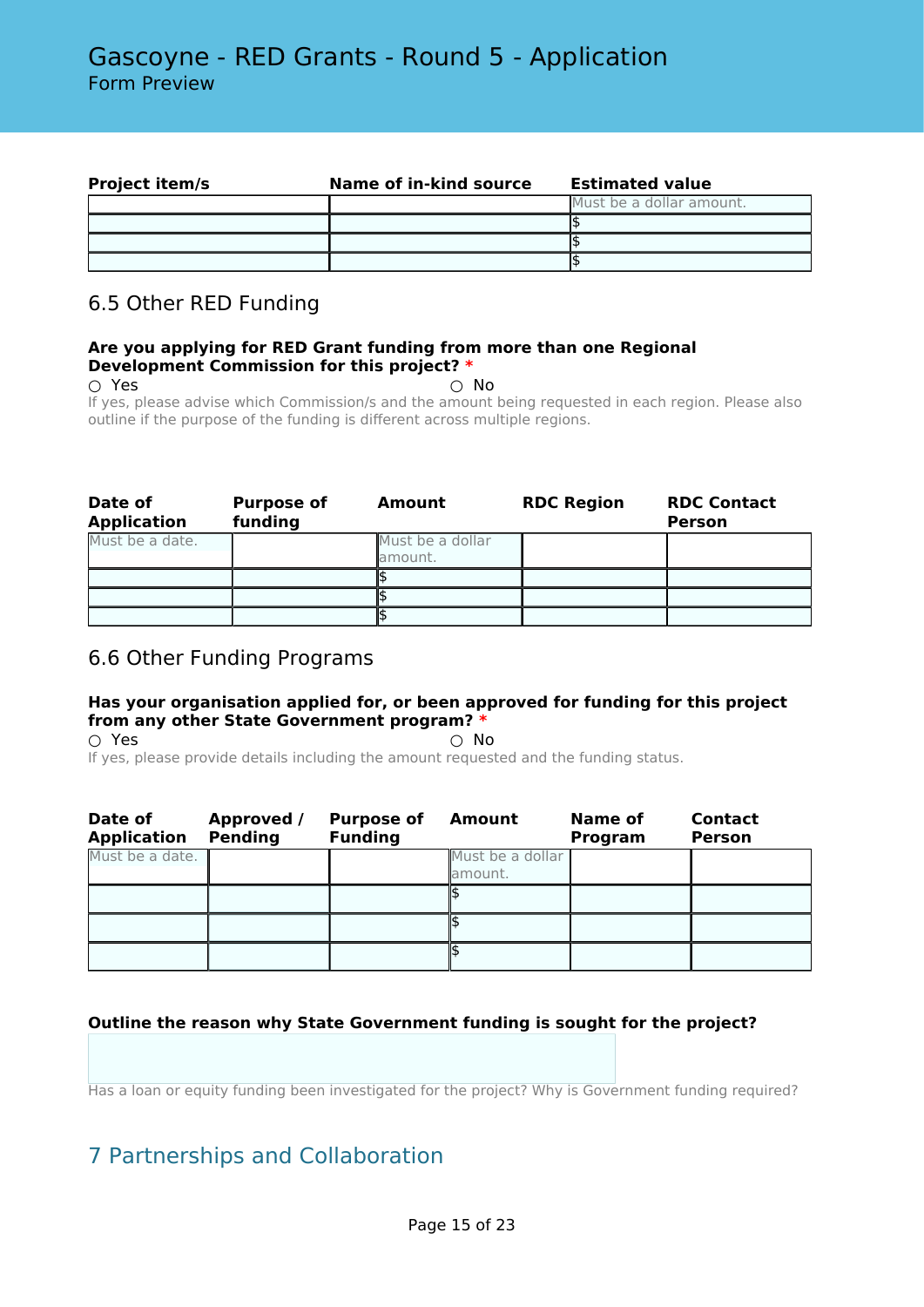# 7.1 Stakeholder Engagement

### **Provide the names and details of local stakeholders and their level of support for the project.**

Describe how you have involved local government, the local community and others in planning and decision making for your project. Letters of support may be provided to support your application.

### **Letters of Support (Optional)**

Attach a file:

**Have you considered developing partnerships or collaborations for the project? If so, please provide details.**

# 7.2 Local Content

Please detail below how your project meets the following Local Content objectives:

- Building the capability of local suppliers, and providing opportunities for regional businesses to supply items/services for the project;
- Increasing regional employment and regional business participation through subcontractors, suppliers, apprenticeships and traineeships;
- Supporting emerging or new industries in the region, and promotion and awareness of local industry and businesses; and
- Benefiting the local regional economy through any other identifiable means.

#### **Do you intend to use local contractors and/or service providers for your project?** ○ Yes ○ No

Local content for the purposes of this RED grant application refers to the sourcing of goods and services in the Gascoyne region or an area within a 50km radius of the project delivery location.

### **Local content %**

Must be a number.

Please estimate the percentage of requested grant funding to be expended on local goods and services.

### **Local content details**

Please detail goods and/or services to be sourced locally and explain how the project meets the local content objectives listed above. If you do not intend to use local content please explain why.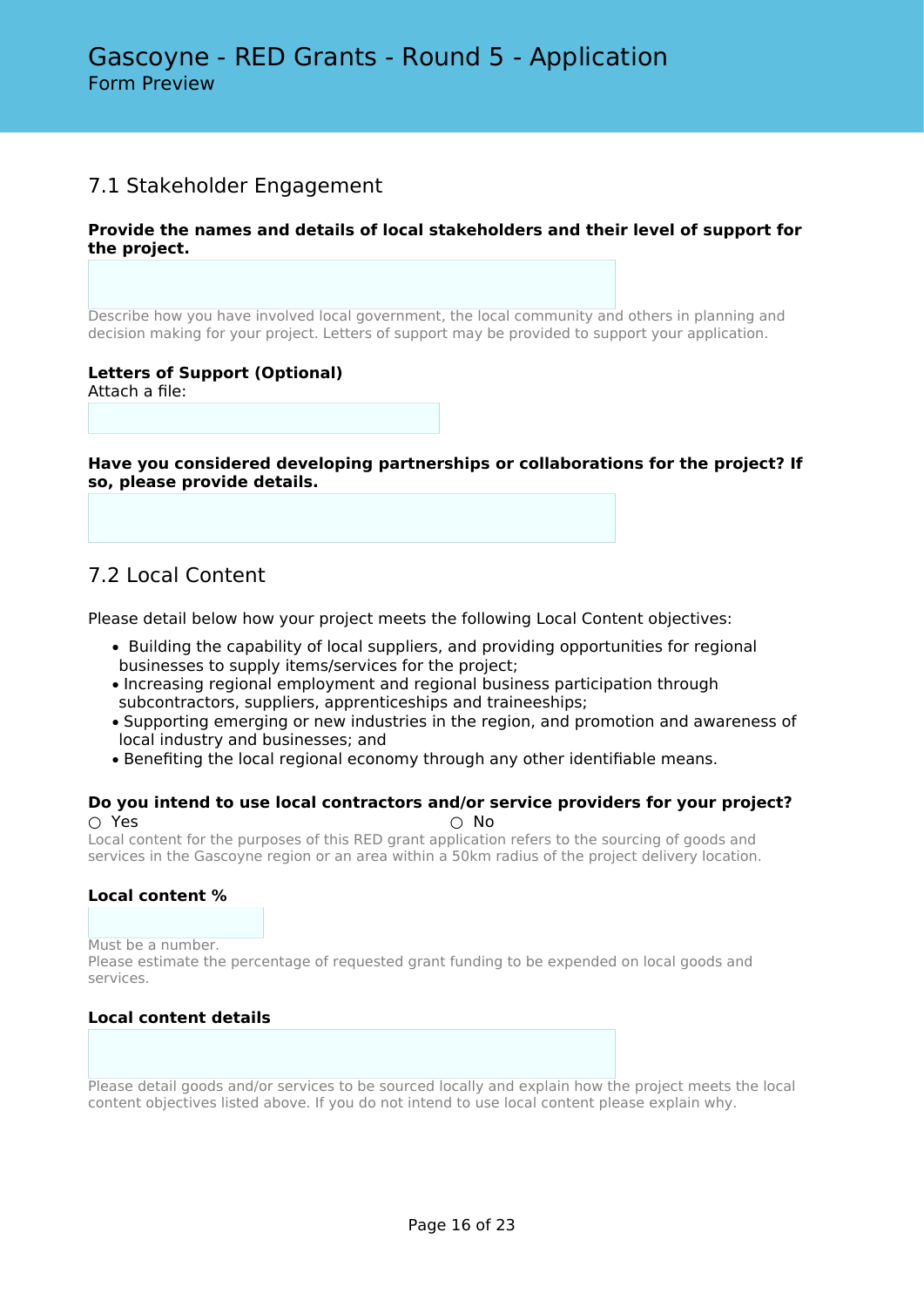# 8 Project Planning and Governance

### \* indicates a required field

## **Is the project ready to start if grant funding is approved?**  $\circlearrowright$  Yes  $\circlearrowright$  No.

If No please contact the Gascoyne Development Commission before proceeding with this application.

# 8.1 Approvals

# **Has detailed project planning been completed and necessary approvals obtained?**

 $\circ$  **Yes** ○ No ○ 200 e.g. lease, licensing, planning and building approvals, etc.

### **If No, please advise status**

If applicable please upload relevant documents (eg: lease agreement, licensing,concept designs, planning approval, tenure, etc.

## **Planning Documents (Optional)**

Attach a file:

# 8.2 Timeline and Milestones

Please complete the project milestone table below. For complex projects please attach a separate project timeline (eg. Gantt Chart)

| <b>Milestone 1</b> | <b>Expected date of completion</b> |
|--------------------|------------------------------------|
|                    |                                    |
|                    | Must be a date.                    |
| <b>Milestone 2</b> | <b>Expected date of completion</b> |
|                    |                                    |
|                    | Must be a date.                    |
|                    |                                    |
|                    |                                    |
| <b>Milestone 3</b> | <b>Expected date of completion</b> |
|                    |                                    |
|                    | Must be a date.                    |
|                    |                                    |
| <b>Milestone 4</b> | <b>Expected date of completion</b> |
|                    |                                    |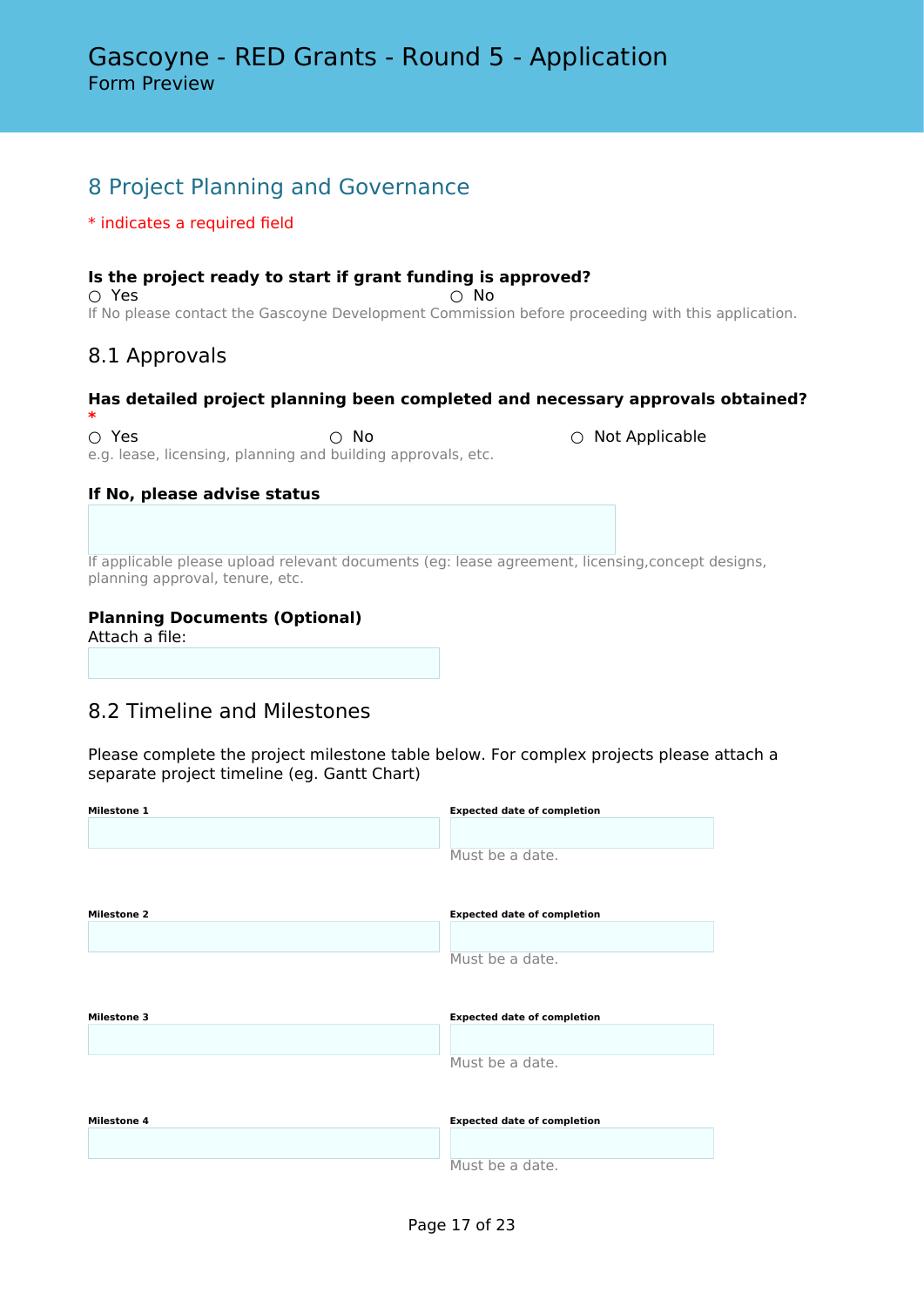| <b>Milestone 5</b> | <b>Expected date of completion</b> |
|--------------------|------------------------------------|
|                    | Must be a date.                    |
| <b>Milestone 6</b> | <b>Expected date of completion</b> |
|                    |                                    |
|                    | Must be a date.                    |
| <b>Milestone 7</b> | <b>Expected date of completion</b> |
|                    |                                    |
|                    | Must be a date.                    |

### **Project Timeline (Optional)**

Attach a file:

## 8.3 Project Governance

### **How will your organisation ensure the project is managed responsibly? \***

Who will manage the project and what qualifications, skills and experience do they have?

### **Upload qualifications (optional)**

Attach a file:

### **How will operating and maintenance costs for the project be met beyond the funding period?**

For example, if the project creates two new jobs, or commissions new equipment, how does the organisation plan to sustain these jobs / cover maintenance costs?

# 8.4 Risk Assessment for your Project

Identify the risks associated with the Project (that the applicant can reasonably control or influence) and include issues that may prevent the Project progressing or that may hinder the achievement of the stated Project outcomes being achieved. Consider and explain the risk mitigation strategies that will minimise the effects of each stated risk.

### **Probability:**

**Low -** Unlikely to occur during the project period and with little impact on the project

**Medium -** Possibility of occurrence and with some impact on the project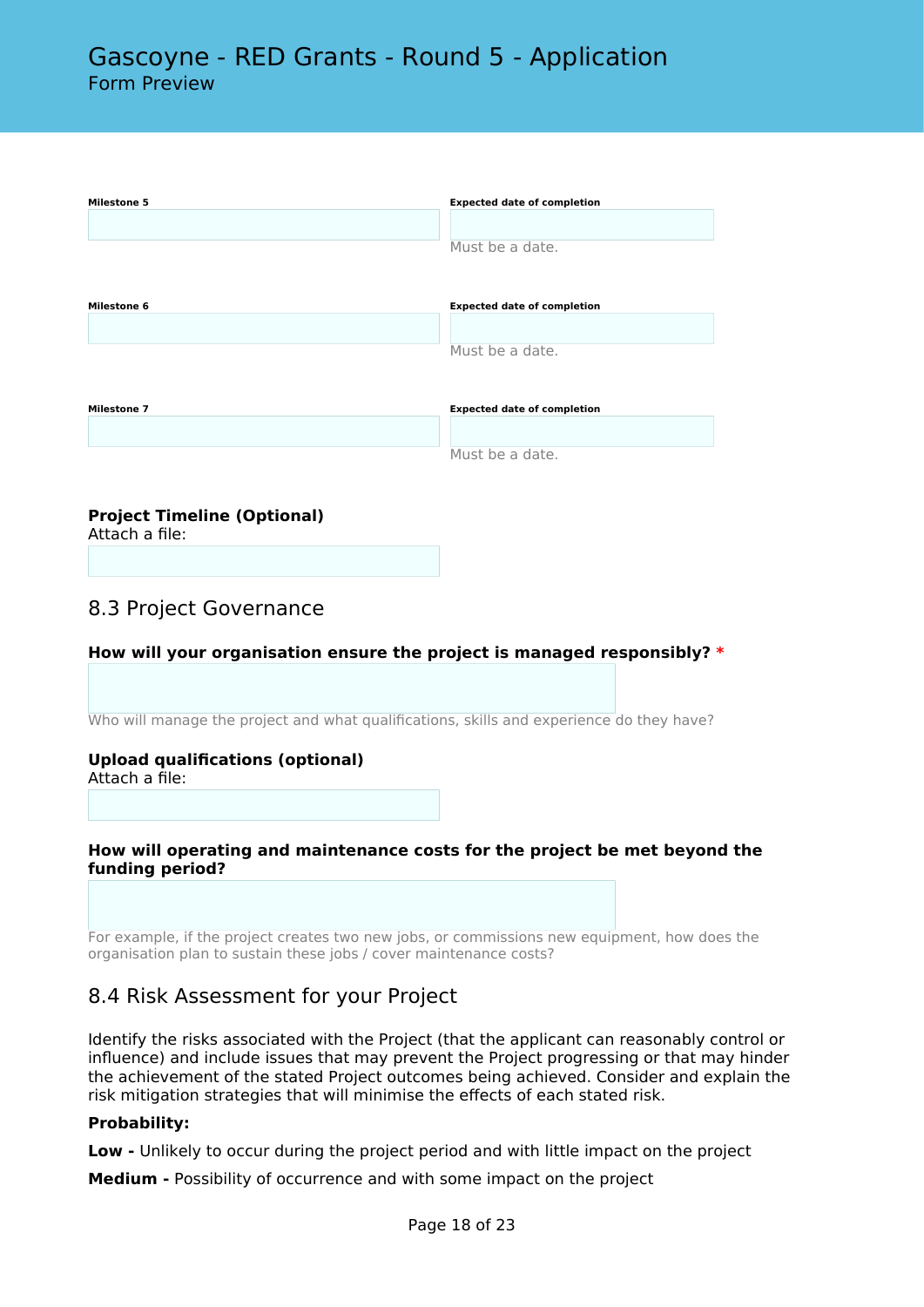**High -** Very likely to occur during the project period and potentially impacting heavily

Please complete the Risk Assessment table below, or attach a copy of your Risk Management Plan to your application.

| <b>Risk Description</b> | <b>Risk Probability</b> | <b>Mitigation Strategy</b> |  |
|-------------------------|-------------------------|----------------------------|--|
|                         | (Low, Medium or High)   |                            |  |
|                         |                         |                            |  |
|                         |                         |                            |  |
|                         |                         |                            |  |

## **Risk Management Plan (Optional)**

Attach a file:

Upload a copy of your Risk Management Plan

# 9 Market Viability and Commercialisation

### \* indicates a required field

## 9.1 Market Conditions

Please complete this section if you are a business entity applying for funding.

### **Please provide a summary assessment of the market conditions in relation to your project**

Eg. market gaps, market size, estimation of new or increased sales.

### **Describe any major competitors to your project or project activity in the region**

Eg. product or service, proximity, technologies, barriers to market, price.

# 9.2 Financial Information

To enable the Gascoyne Development Commission to undertake a financial viability assessment of the organisation please upload the following financial information

- 1.Financial statements verified by a Certified Practising Accountant, Chartered Accountant or Registered Auditor for the last two (2) years;
- 2.Current year-to-date financial information (income and expenditure statement and/or balance sheet)

### **Upload Financial Information**

Attach a file: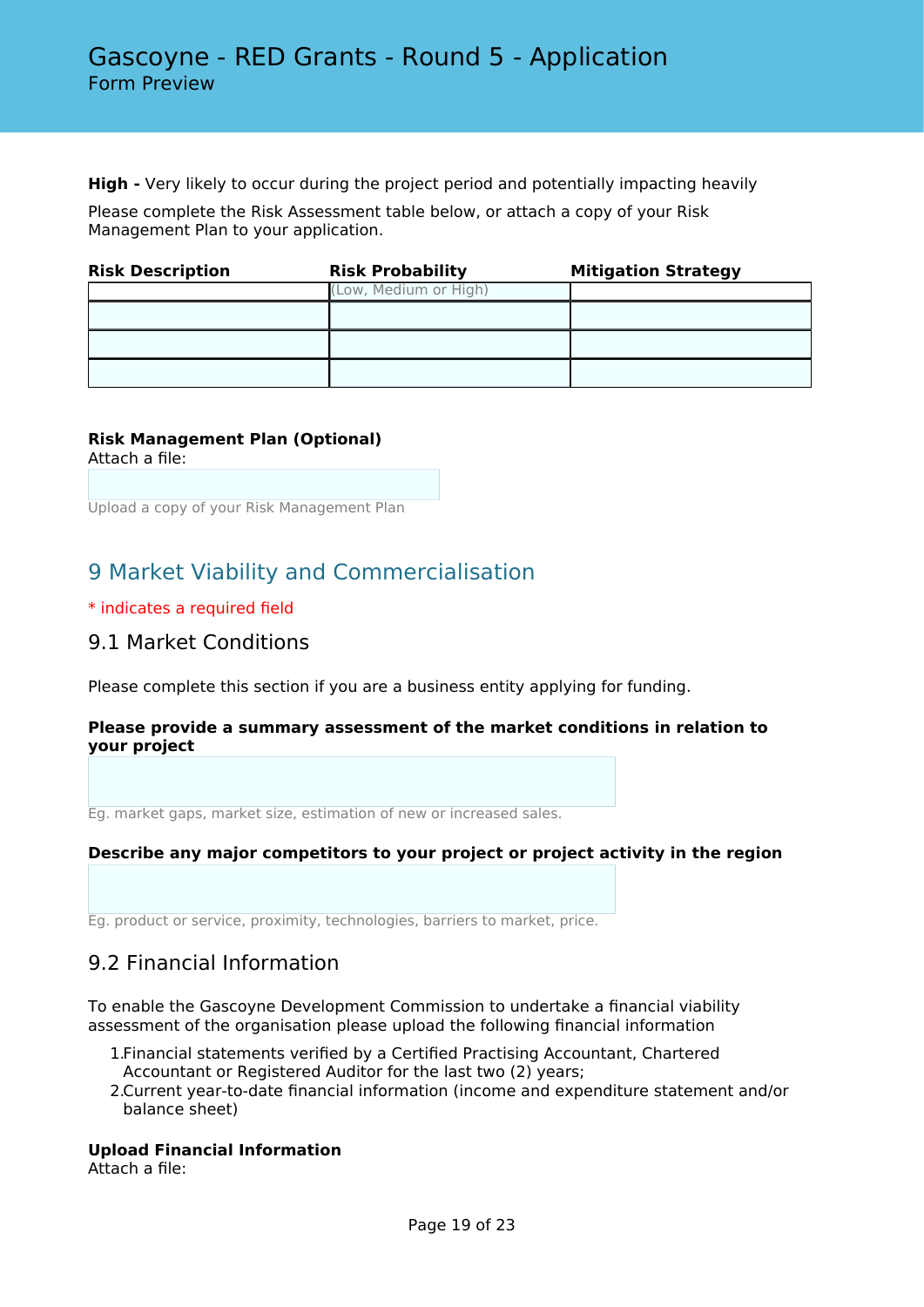**Have you provided the information requested above? \***  $\bigcirc$  Yes  $\bigcirc$  No

**If No - please outline why**

For example, business operating for less than 2 years / never had financial statements verified by CPA, Chartered Accountant or registered Auditor.

## 9.3 Liabilities

*Please note, you may be required to provide documentation upon request relating to the following information.*

**Has the applicant or any of its senior office bearers been involved in any litigation or prosecution in the past three (3) years? \***  $\bigcirc$  Yes  $\bigcirc$  No

**If Yes - please provide explanation why any litigation or prosecution should not be considered relevant to this application**

**Has the applicant or any of its senior office bearers (directors, partners, presidents, executive directors, project managers) been involved with any business failure, including liquidation, voluntary administration or receivership? \*** ○ Yes ○ No

**If Yes - please provide details**

**Has there been any significant financial matter which may impact on the ability of the Applicant to deliver the project? \***  $\bigcirc$  Yes  $\bigcirc$  No

**If Yes - please provide details**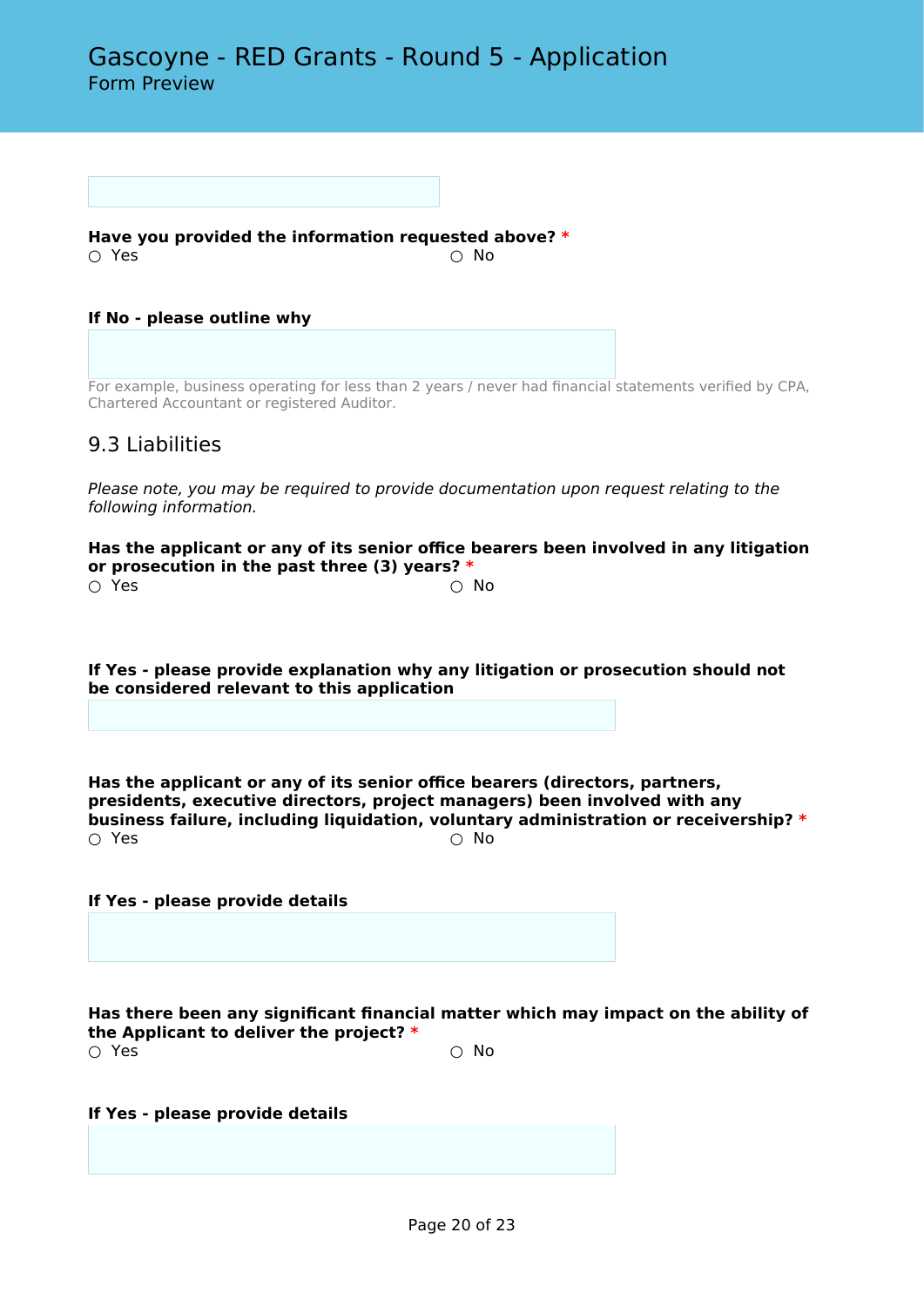**Are there any future commitments or contingent liabilities that might materially affect the applicant in the delivery of the project or performance of the activity?**  $\bigcirc$  Yes  $\bigcirc$  No

**If Yes - please provide details**

**Has the applicant ever been found in default of its creditors? \***  $\circlearrowright$  Yes  $\circlearrowright$  No.

**If Yes - please provide details**

**Is the applicant's business solvent? \***  $\bigcirc$  Yes  $\bigcirc$  No

**If No - please provide details**

# 10 Application Checklist

#### \* indicates a required field

### **By submitting this application, I acknowledge: \***

 $\Box$  I have read the Guidelines and I acknowledge the eligibility criteria for funding.

 $\Box$  I have contacted the Gascoyne Development Commission to discuss the project.

 $\Box$  Information provided in this application is to the best of my knowledge, accurate and complete.

 $\Box$  This application is authorised by my organisation and includes the CEO/Chair signature.

 $\Box$  Audit costs are included in the budget and the nominated auditor is a member of the Institute of Chartered Accountants in Australia, the Australian Society of Certified Practicing Accountants or the National Institute of Accountants and is independent from the Grantee.

 $\Box$  The Gascoyne Development Commission may request additional information from applicants.

 $\Box$  The Gascoyne Development Commission is authorised to contact any persons or organisations in the assessment of the application and understand that information may be provided to other agencies, as appropriate.

### **This application includes all required attachments:**

 $\Box$  Copy of Incorporation Certificate (if applicable)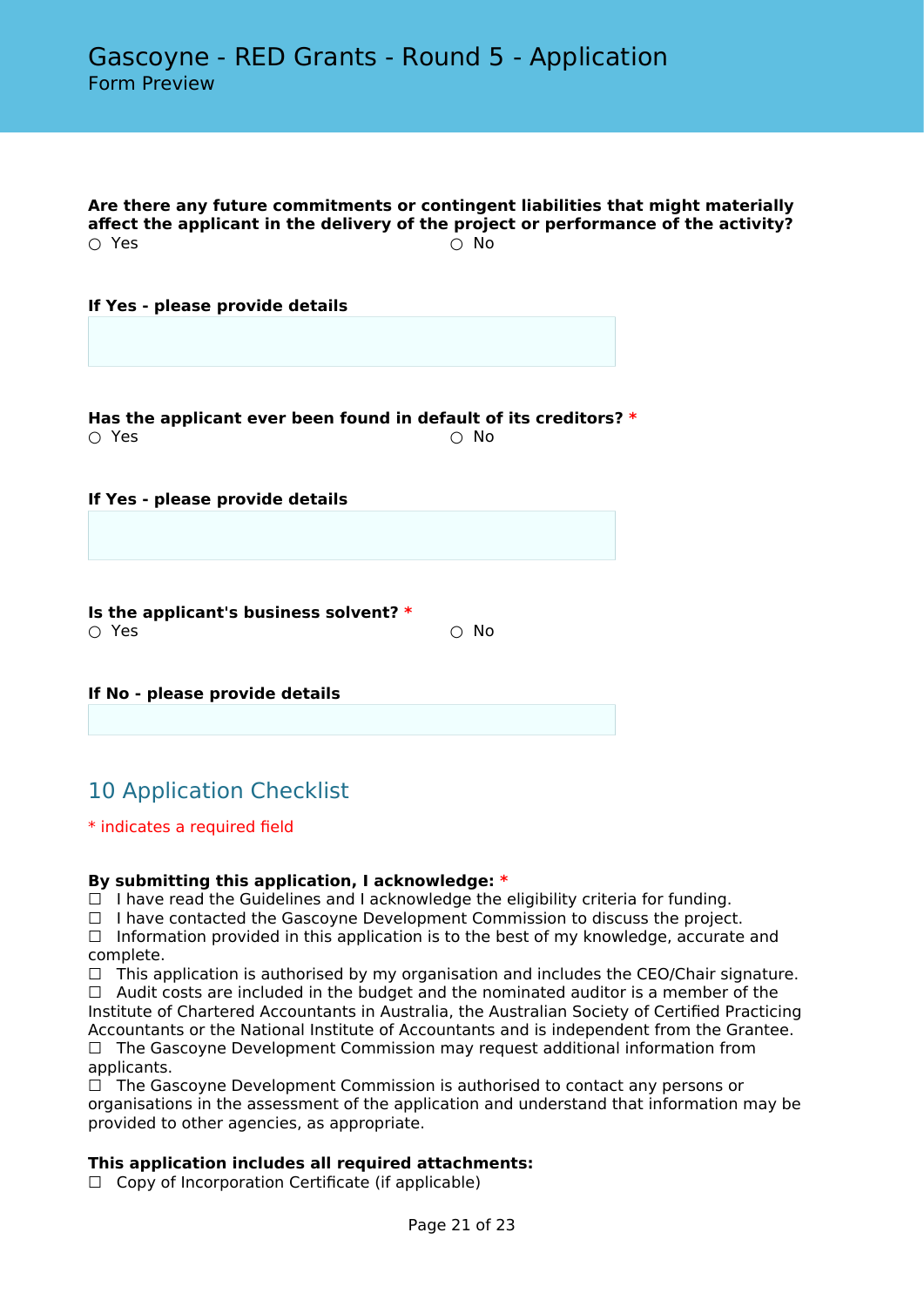- $\Box$  Copy of organisation's annual financial statements for the last 2 financial years
- □ Quotes for all budget line items to justify funding request
- ☐ Written evidence of funding contributions from other sources

# **Upload supporting documents**

Attach a file:

Applicants may upload additional attachments to their Application. (Maximum 25mb, recommended size no bigger than 5mb).

# 10.1 DECLARATION

This section must be completed by an appropriately authorised person on behalf of the applicant organisation (may be different to the contact person listed earlier in this application form).

I certify that to the best of my knowledge the statements made within this application are true and correct, and I understand that if the applicant is successful, we will be required to accept the terms and conditions of the grant as outlined in the letter of approval.

I do hereby declare that all the information supplied in this application form for Royalties for Regions funding is, to the best of my knowledge, accurate and complete; that I have read and accept the requirements of the *Guidelines,* and that the Regional Development Commission to which this application has been submitted to will be notified of any change to the information supplied and any other information or circumstances arising that may affect this application.

### **Name of Authorised Person \***

Organisation Name

**Position/Title \***

### **Name of Organisation (Legal Entity) \***

Name of organisation as listed in official documentation such as ABR, ACNC or ATO.

#### **Upload signature (optional)** Attach a file:

Once this form is submitted via SmartyGrants it will be deemed as authorised by the above signatory.

#### **Dated \***

Must be a date.

# 10.2 Feedback